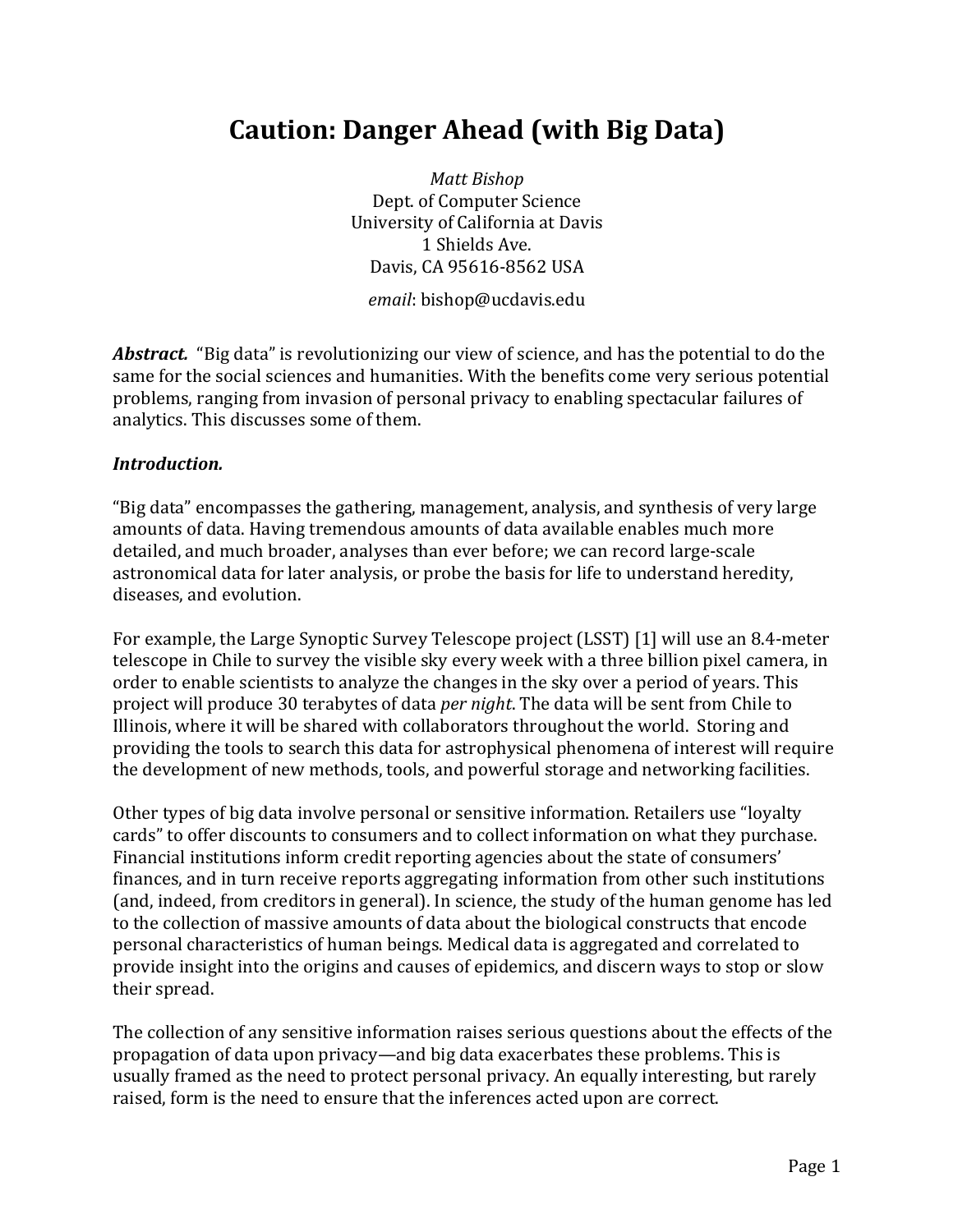### **The Conflict between Privacy and Analytics.**

Underlying both questions is a view of the way big data—and, indeed, all data—is handled. Access to the data itself is generally restricted by contracts, regulations, laws, and customs. Call the set of rules governing who can access the data, and how, the *privacy requirements*. Similarly, analysts examining data have a goal in mind; they perform certain specific actions to achieve that goal. Call the set of goals of analysis the *analysis requirements*. Note that these requirements may be very broad or narrow. For example, access to published data, or data resulting from a publicly-funded project, is usually available to all, so in this case the set of privacy requirements would be empty (that is, there are no privacy requirements). But access to medical records identifying a specific patient or set of patients is tightly restricted, for example in the U.S. by HIPAA, state laws, and other regulations. Here, the set of privacy requirements contains many elements (requirements).

When data is distributed to many entities, the distributor must take care that none of the privacy requirements are violated. This may be done contractually, but a more common technique is to *redact* (change or eliminate) the sensitive elements of the data in such a way that any recipients of the data cannot reconstruct the redacted information. This is called data sanitization or (when personal identities are redacted) *anonymization*. One issue currently being studied is how to balance the privacy requirements with the analysis requirements, and specifically, how to handle conflicts.

"Big data" introduces concerns beyond those of small data sets. The problem lies in the assumption that the adversary, who is trying to reconstruct the redacted information, uses *only* the data in the data set. In fact, an adversary has a wealth of information from external sources that she can correlate with the data set being studied. Two examples, and the lessons from them, are worth recounting.

Netflix provides recommendations to customers based on their past movie rentals (or online viewing). Netflix tailors its recommendations for each customer by analyzing what the customer has seen, and what others who have seen the same (or similar) movies. Their algorithm is of course proprietary. In their quest for improvement, Netflix issued a challenge: given a set of Netflix data, could someone develop an algorithm that predicted what a customer would choose better than the Netflix algorithm? The prize for doing so was \$1,000,000. The data set, which was made publicly available, was a collection of records corresponding to customers' orders. Each record initially consisted of a user identifier, movie title, movie rating, and date and time of the rating. Before distributing the data, Netflix anonymized the user name by replacing it with a pseudonym [2].

Researchers at the University of Texas-Austin used the data in an unexpected way. They found similar information at the web site IMDB.com, which contains information about movies, including user comments and ratings (which are date- and time-stamped). The researchers used a statistical algorithm to find probable matches between the Netflix data and the movie title, movie rating, and date and time fields of the IMDB.com data. When they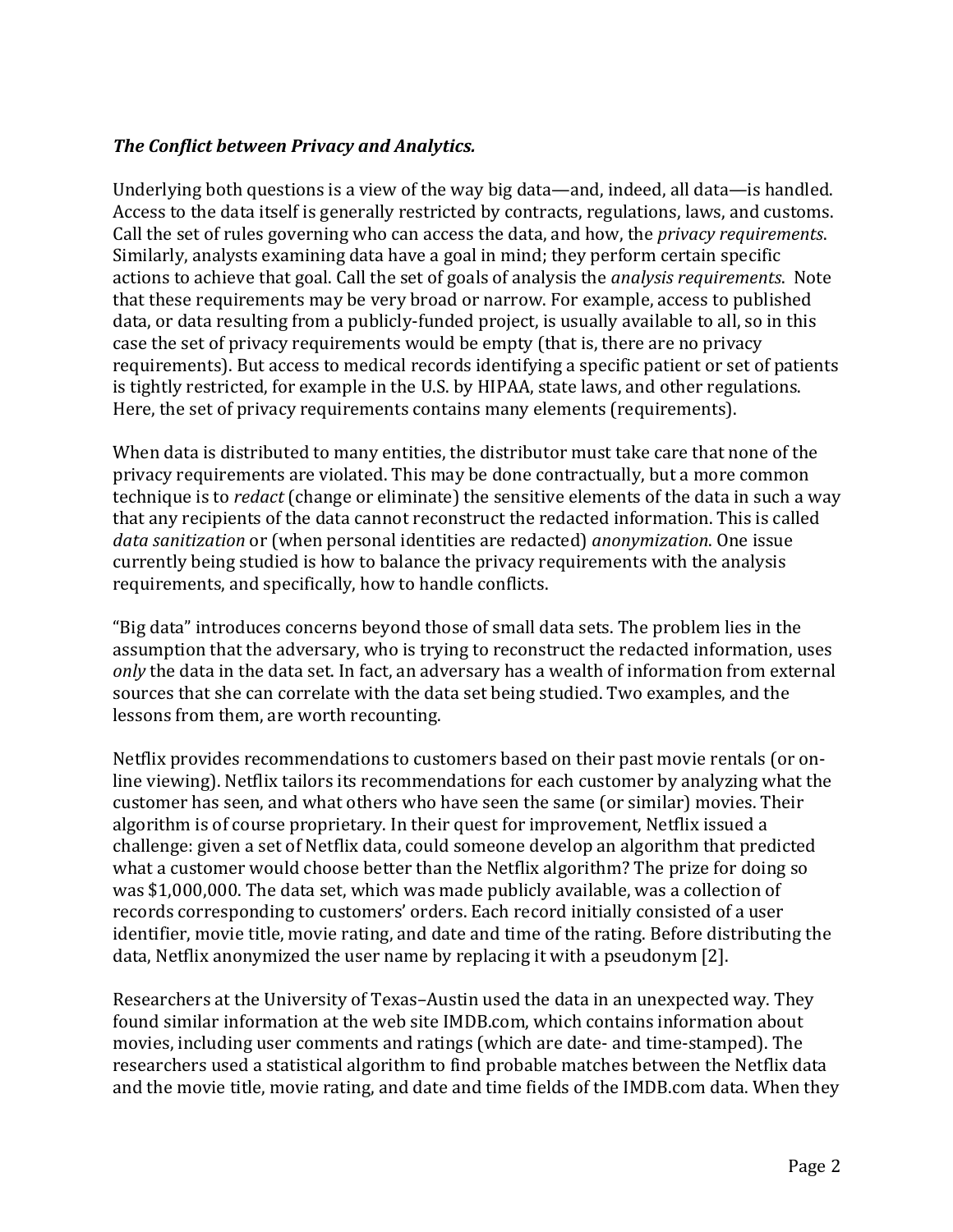found a match, they had the IMDB.com user name<sup>1</sup> that matched the Netflix pseudonym for the record, effectively identifying the user to whom the record belonged (to the granularity of the IMDB.com user identifier, of course) [3].

This illustrates the tension between privacy and analysis requirements perfectly. In order to provide external researchers with enough data to develop more accurate algorithms, Netflix had to supply information that, *when combined with external data*, allowed the IMDB.com identifier of the users of some records to be derived. Here, the privacy and analysis requirements were in conflict; meeting one set of requirements meant that the other set could not be fully met.

The second example also involved data publication. On August 3, 2006, AOL researchers released 21,000,000 search queries involving 658,000 users. The records had the users' names anonymized with numeric IDs. Their intent was to provide a source of information for research on search algorithms. On August 7, 2006, AOL executives learned of the release, and ordered the data removed from the web [4]. On August 9, 2006, the New York Times published a story entitled "A Face Is Exposed for AOL Searcher No. 4417749" [5] that identified the user who asked the queries.<sup>2</sup> The user made queries for landscapers in that town, about a particular subdivision in the county, about several people with the same last name as the user, and so forth. The reporters quickly narrowed the search, visited the city, looked at property records and homeowner names and addresses, and found the most likely searcher. They then interviewed the suspected user, and, quite non-plussed, the user confirmed they were correct.

Had the data set contained fewer of the queries of user no. 4417749, the reporters' sleuthing would have been far more difficult and most likely would have failed. Thus, the quantity of data helped them identify the user, and thereby violate the user's privacy.

During their study of the queries in the data set, the reporters noted many of the user's queries were about medical conditions such as bipolar illness, the effect of nicotine on the body, hand tremors, and others. A logical conclusion was that the user had several serious medical conditions. But that was incorrect; indeed, the user was quite healthy. The explanation turned out to be simple: a retired nurse, the user would use her medical knowledge to search the web for information that would help friends and neighbors with various conditions, or who were interested in various medical conditions. The reporters had drawn the wrong inferences. This illustrates the second danger: where one examines large data sets and draws erroneous conclusions from it.

### **The Underlying Assumptions of Analytics.**

Complicating the use of data are two assumptions: that the data is complete enough, and accurate enough, to obtain accurate results from the analysis.

 <sup>1</sup> Probably not a real name, but one usually consistent among IMDB.com movie reviews.

<sup>&</sup>lt;sup>2</sup> The reporters identified the user by name, city, and state. To avoid further intrusion into the user's privacy, anyone interested can read the New York Times' article.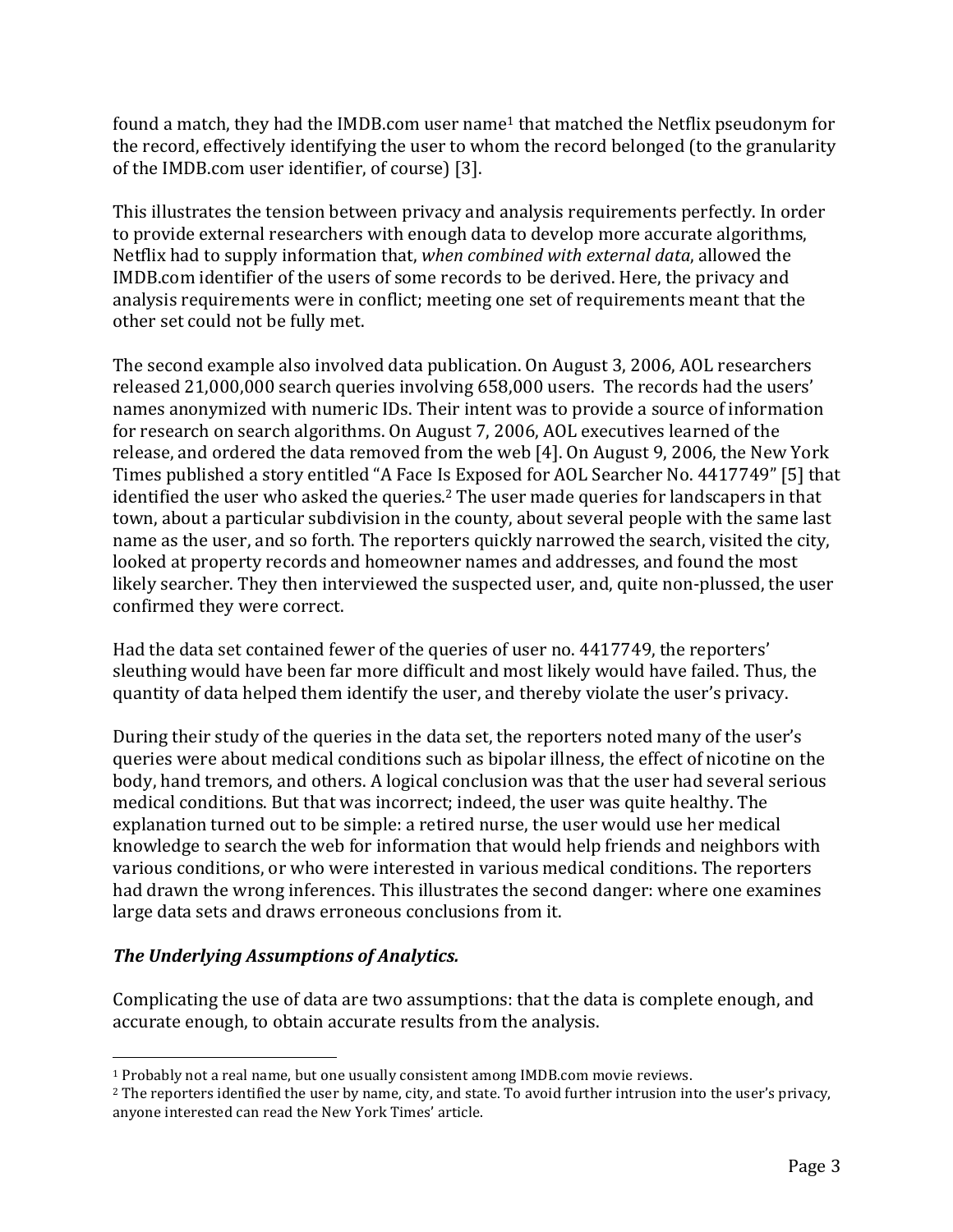Incomplete data is a serious problem. The best example of the failure of analysis it can cause occurred before the bombing of Pearl Harbor, which brought the United States into World War II. In the final months before the U.S. entered the war, it had reason to believe that at some point the Japanese Empire would attack, but where and when was unknown. In August 1941, an ostensibly German spy code-named Tricycle, who was in reality a double agent working for the British, came to the U.S. with a questionnaire that the Germans has passed to him and that he had shown to the British. The questionnaire, destined for the Japanese, asked him to report on general conditions of military readiness in the U.S.; but one part asked very detailed questions about Pearl Harbor, including requesting a sketch of parts of the military base and harbor. Tricycle and his British controllers passed the questionnaire to the FBI, but for some reason the questionnaire never reached the relevant analysts, who would have immediately realized its significance: that the probable target of the Japanese attack would be Pearl Harbor, and that plans for the attack were well under way. Here, the data that the U.S. analysts preparing for war had was incomplete; and the missing information, which was in possession of the FBI, would have helped complete the analysis  $[6, 7]$ .

Misleading data can be equally dangerous, especially when those supplying the data desire to deceive the analysts. During World War II, Operation Mincemeat was an Allied effort to trick the Axis powers into believing that the first attack on Europe would take place at Sardinia, not at Sicily (the real target). The British ensured that apparently real data reached the German military through a strategm involving the body of a high-ranking British officer carrying highly secret papers. The papers indicated the target was Sardinia, and described a plan to make the Axis think the actual target was Sicily, so they would move their forces away from Sardinia! Thus, the Axis discounted any information they received about plans and preparations to attack Sicily, believing them to be false—and the Allies landed with few casualties and quickly conquered Sicily. The data that the German espionage organization, and the military, took to be genuine was in fact false, and led to a defeat [8].

Thus, analysis of data has two sets of requirements—privacy requirements and analysis requirements—and two underlying assumptions: that the data is complete enough and accurate enough to do the desired analysis accurately.

As shown by the Netflix example, the sets of requirements may conflict and when they do, someone must decide which requirements are to be met. This is usually based on the data provider's perceptions of the importance of the consequences of not being able to meet all the analysis requirements, or not being able to protect the privacy of the sensitive parts of the data.

The decision of what data to sanitize is based in part upon the perceptions of the data sanitizers: what resources does the adversary have? What information does the adversary have access to that could recover the redacted data? And if we modify the data so that the adversary would draw false conclusions, how does that affect the ability of the analysts to draw accurate conclusions?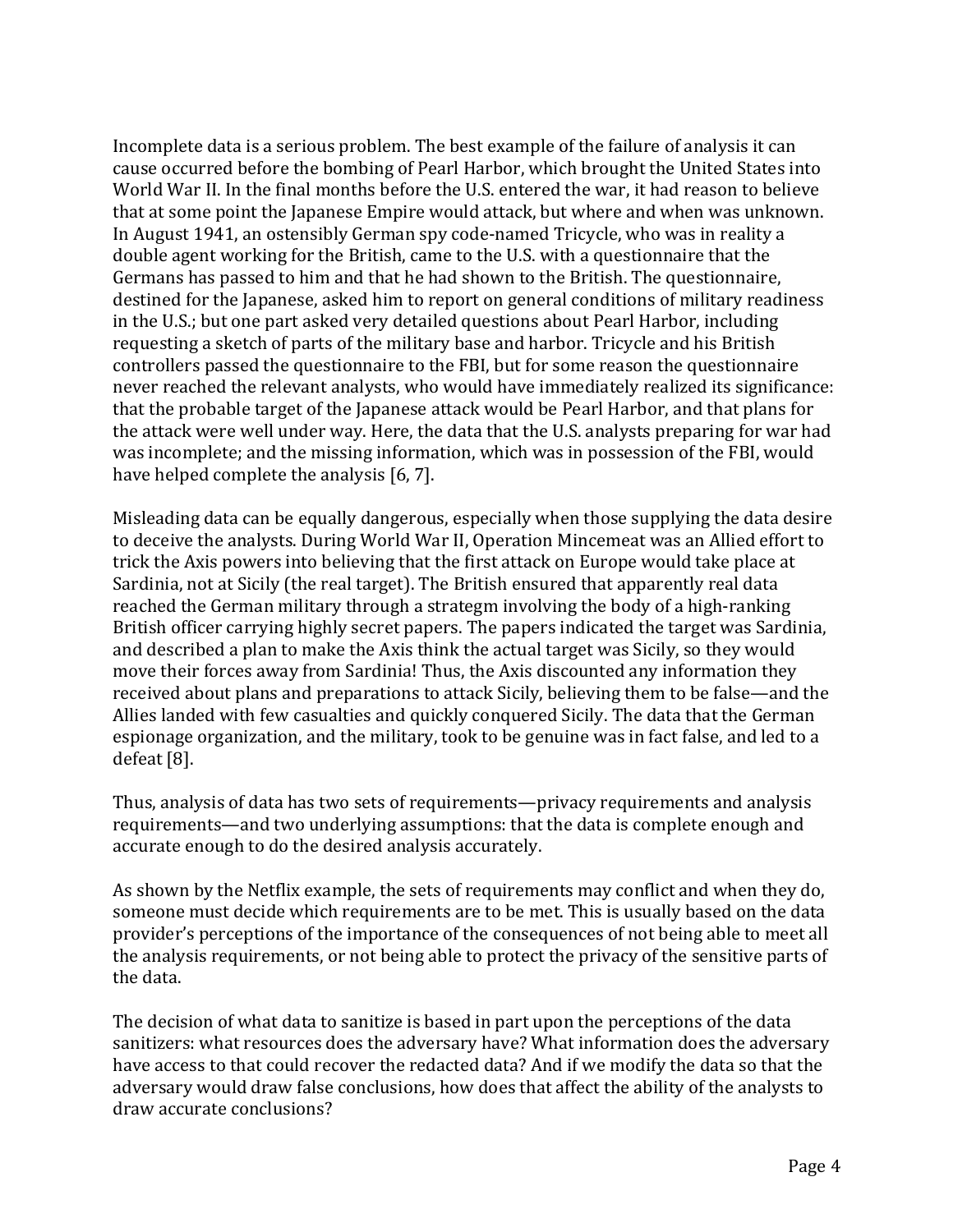The AOL example extends this to the realm of drawing false conclusions from the analysis. AOL did not intend to mislead those who analyzed the data. But the data contained information that the analysts misinterpreted: specifically, that the search query conveyed information that applied to the searcher. The problem was that the medical queries of user no. 4417749 *did* indicate something about the user: that the user had friends interested in those medical conditions. But the analysts thought that the user *had* the conditions. So they drew incorrect conclusions from their interpretations.

The intent of Operation Mincemeat was to mislead the users of the data (indeed, the "Twenty Committee" existed to mislead the enemy). Here, the trick was to provide false data that the adversary would have no choice but to accept as legitimate; indeed, the officers running the operation were very concerned about the "cover" being "blown", and took precautions to make that as unlikely as possible. A number of factors helped them, including knowing quite a bit about the environment in Spain where they made sure the body would wash ashore. They has reason to believe that the contents of the briefcase would get to the resident German agent quickly; they also made sure they could tell if the briefcase had been opened. And they also planted other false information to enable the Germans to validate the earlier information. The plan worked.

Finally, in our society, we often isolate information on a "need-to-know" basis. This principle (in computer security, called "separation of privilege") limits the spread of information to those who need the information to do their job. The obvious question is: who decides? Information that is meaningful in one context (that the Axis powers want information on the state of preparedness of the U.S., as Tricycle's questionnaire showed) may be equally meaningful, but with a very different meaning, in another context (that the Axis powers want detailed information about Pearl Harbor to help plan an attack, as that same questionnaire shows). Add to this the human impulse to restrict information, and the legal, regulatory, and career consequences for allowing sensitive information to spread too widely, and you have a problem of data being so restricted that it is interpreted in one way, rather than in a large number of ways. And those without access either produce the wrong conclusions from the data they do have access to, or they draw no conclusions, when the missing data would have led them to very different, or more complete, conclusions.

### *Big Data and Risk.*

Given this view of data, restricting data becomes a problem of risk analysis rather than mathematical certainty. Given a set of sanitized data, one can determine mathematically whether an adversary can recover the redacted information assuming the adversary *only* has access to that data. But this is unrealistic; given the widespread proliferation of information from many sources, especially the Internet, the data providers must assume the adversary can access data sources unknown to them. So, the proper question is not: can an adversary uncover the redacted data from this dataset? The proper question is: what data does an adversary need to uncover the redacted data? Then the providers can try to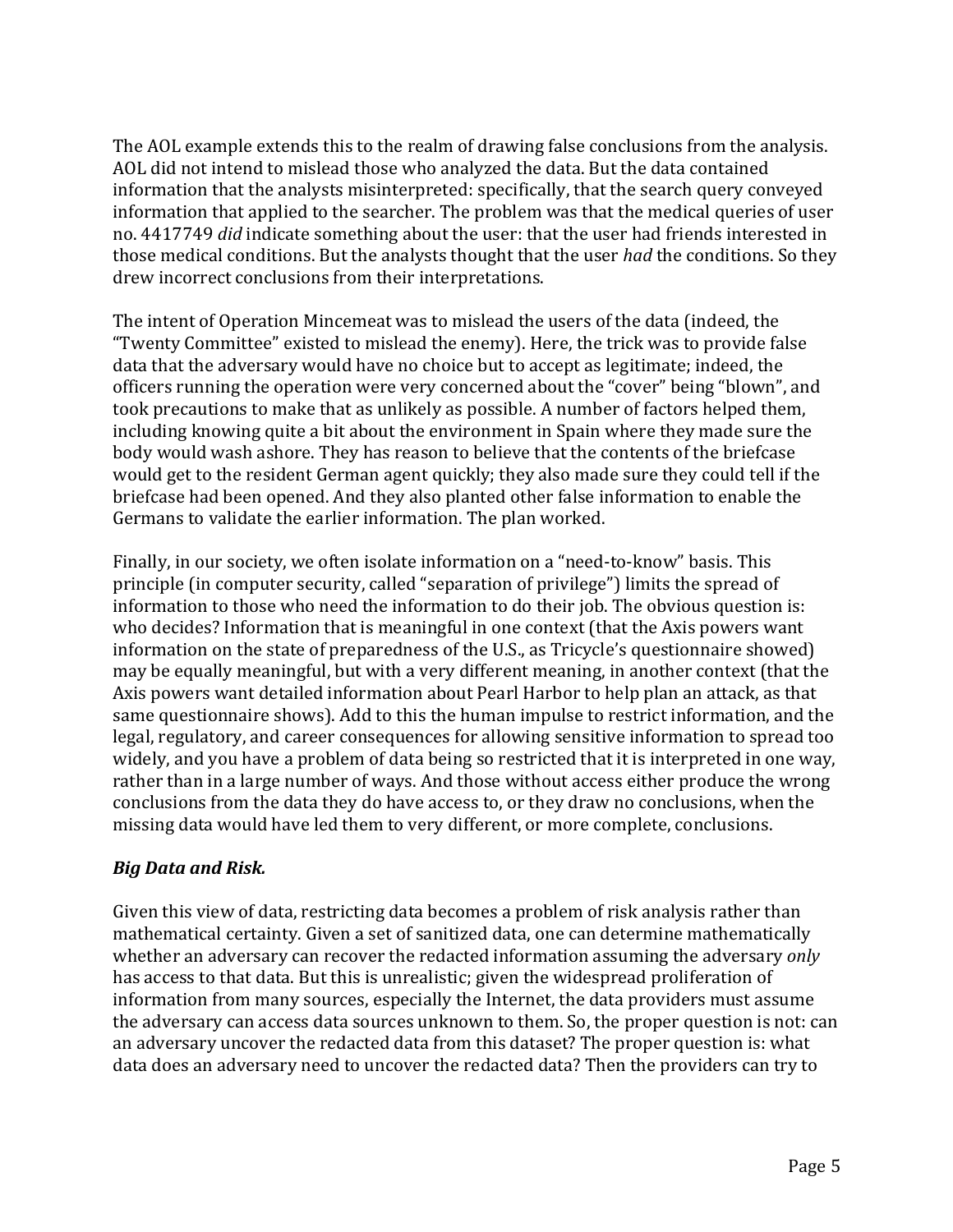determine the risk that they have incorrectly identified that data,<sup>3</sup> and (assuming they have correctly identified the data), the risk of the adversary finding that data and using it. So privacy becomes a matter of risk assessment, but based on availability of data.

The same is true for analysis, but the problem is much more difficult. With privacy, as the conclusion (redacted data) is known, one may be able to determine the data needed to recover it. But for analysis, the conclusion is unknown; indeed, were it known, no analysis would be necessary. So establishing the effect of incomplete or erroneous data upon the goal of the analysis is not possible. One can apply risk analysis to determine the sensitivity of the results of the analysis to errors in the data (or data sampling, which is often used in the analysis of big data). But handling missing data assumes that one knows the data is missing—an entirely different proposition.

## *Conclusion.*

All this uncertainty is cause for both joy and care. Joy, because big data offers us the opportunity to improve our understanding about the universe of which we are a small part, and of the world and society in which we exist, and improve both our understanding of those and our ability to improve our society and how people live. Care, because we can draw conclusions from big data that reveal information about us that should be private; and a recognition that the conclusions we draw may be wrong due to incorrect or missing data. And that, perhaps, is the best lesson of big data: no matter how much data we have, the information in the universe, about physical phenomena, about people, about society, and about life, is of necessity incomplete. So we must tread with case, and be careful not to be seduced by the belief that we know everything, or that what we know is without question correct.

# *References.*

 

[1] Large Synoptic Survey Telescope, http://www.lsst.org; viewed September 7, 2013.

[2] The Netflix Prize, http://www.netflixprize.com/rules; viewed September 7, 2013.

[3] A. Narayanan and V. Shmatikov, "Robust De-anonymization of Large Sparse Datasets," *Proceedings of the 2008 IEEE Symposium on Security and Privacy pp.* 111–125 (May 2008).

[4] S. Hansell, "AOL Removes Search Data On Vast Group of Web Users," *New York Times*  $(Aug. 8, 2006)$ ; available at

http://query.nytimes.com/gst/fullpage.html?res=9504E5D81E3FF93BA3575BC0A9609C8 B63

 $3$  As an example of incorrectly identifying the data, suppose personal records have names and addresses redacted, but leave in the 5-digit ZIP code, gender, and date of birth. Sweeney [9] estimates that 87% of the population in the U.S. could likely be identified by these three characteristics alone—something that is quite unexpected.